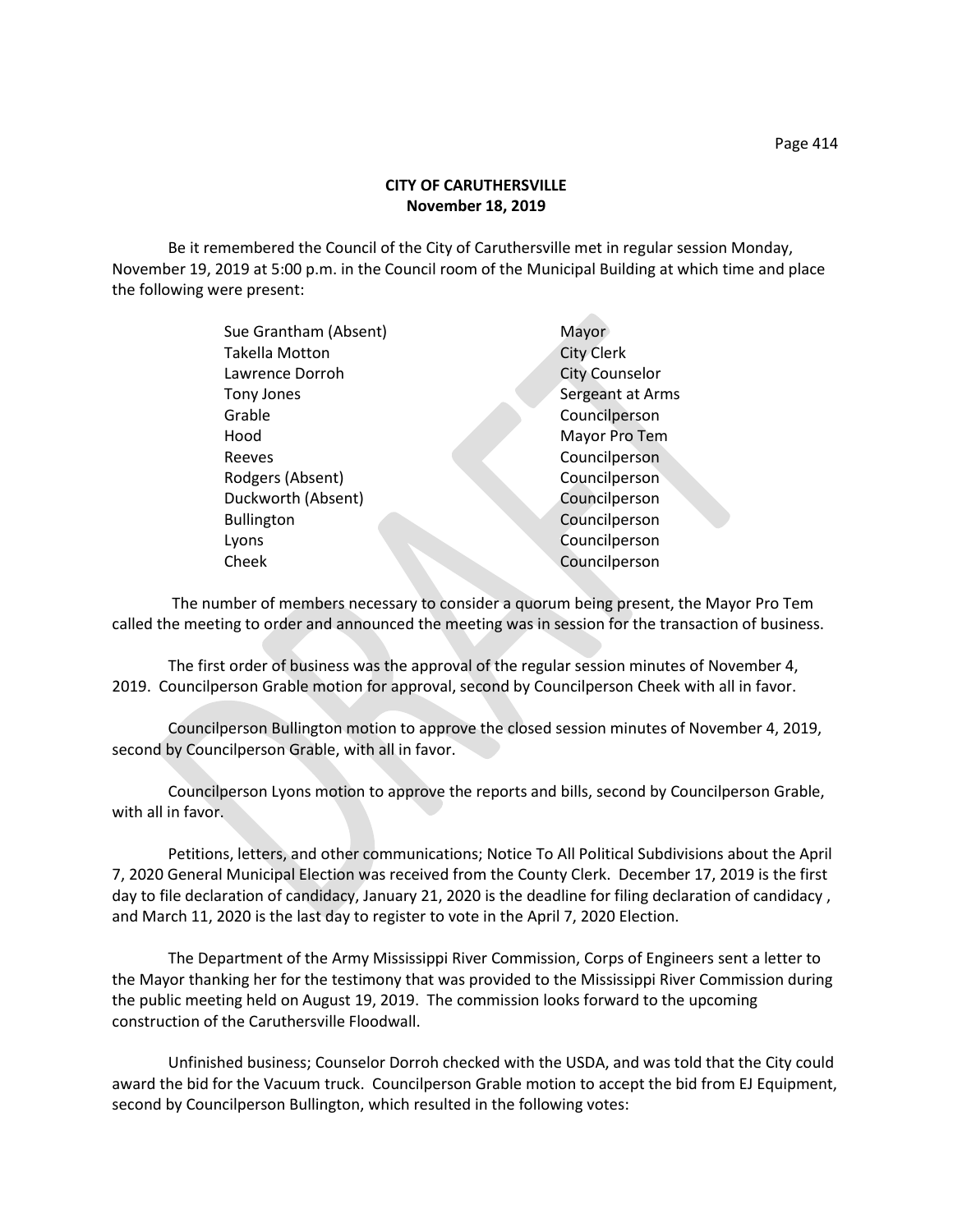Page 415

| Grable | Yes | Hood              | Yes  |
|--------|-----|-------------------|------|
| Reeves | Yes | <b>Bullington</b> | Yes. |
| Lyons  | Yes | Cheek             | Yes  |

Humane report; For the month of October intake was 32 dogs/puppies and 21 cats/kittens, 1 dog was redeemed, adoptions were 18 dogs/puppies and 15 cats/kittens. Utilizing PetSense for cats and kittens has increased adoptions. A reward has been instituted for information concerning the animal deaths that have been occurring in the City. Chris Thacker and Karol Wilcox attended a meeting for the 16 counties in the region with the Department of Agriculture. Quotes for the heating and cooling for the Humane Shelter are as follows: Two heat pumps for Hill Electric at \$4,247.15 and Do U Right HVAC Construction CO at \$4,400.00. There was also a quote for coil strips from Ark MO Well & Drilling Services at \$2,665.95. After discussion of the heat pumps vs coil strips, and whether not the bid specified heat pumps, the consensus was to gather more information. Councilperson Bullington motion to table the bid for the heating and cooling for the Shelter, second by Councilperson Lyons, with all in favor.

Fire report; Fire calls from November 16, 2019 to November 18, 219 are as follows: 11/16/19; Mutual aid to Portageville for the Federal Compress, 11/17/19; Mutual aid to Portageville for the Cotton Gin and with heavy damage to the structure, 11/17/19; Dumpster on fire at Taven, 11/18/19; Fire alarm sounding at the Heritage Place & Suites, 11/18/19; Fire alarm sounding at the High School. A fire inspection was conducted at Pentecostal Power Church.

Public Works report; Paul Shaw reported that FEMA had met with City officials last week for the introductory meeting for Project 4451, and will meet again Thursday November 21, 2019 for a Recovery Scoping Meeting.

Parks & Recreation; Wes Deere reported that there are upcoming basketball tournaments. Mr. Deere is resigning from his position as Director of Parks & Recreation, and has nothing but exemplary comments about the leadership and management of the City. His last day will be November 23, 2019.

Library report; Teresa Tidwell reported that the Christmas Village is open to the public, and during the Thanksgiving break will open by appointment only if there a guest that want to view. Tuesday, December 3, 2019 is the first Storytime for Christmas. On December 10, 2019 Parker Faulkner will be visiting with his baked ginger bread men that the children will decorate. Mr. & Mrs. Santa will be at the Library December 17, 2019.

Economic Development report; The third and final meeting with Building Local Prosperity will take place Wednesday, November 20, 2019 starting at 9:00 a.m. at the Caruthersville High School Library. The lighting of the River Lights is Wednesday, November 20, 2019 a 5:30 p.m., there are 100 trees this year. Plans for the Exchange Building will be moving forward on November 21, 2019 with a visit from A2H. The Arts Council presents The Elves & the Shoemaker by the St. Louis Repertory Imaginary Theater for the Caruthersville High School at 1:30 p.m., and performances are open to the public at 6:00 p.m. There will be a meeting in Dexter at the Bootheel Regional Commission December 12, 2019 to begin the process for applying for a grant for an Economic Developer and Blight grants.

Business from the floor; Councilperson Hood made mention of the Salvation Army Bell Ringing